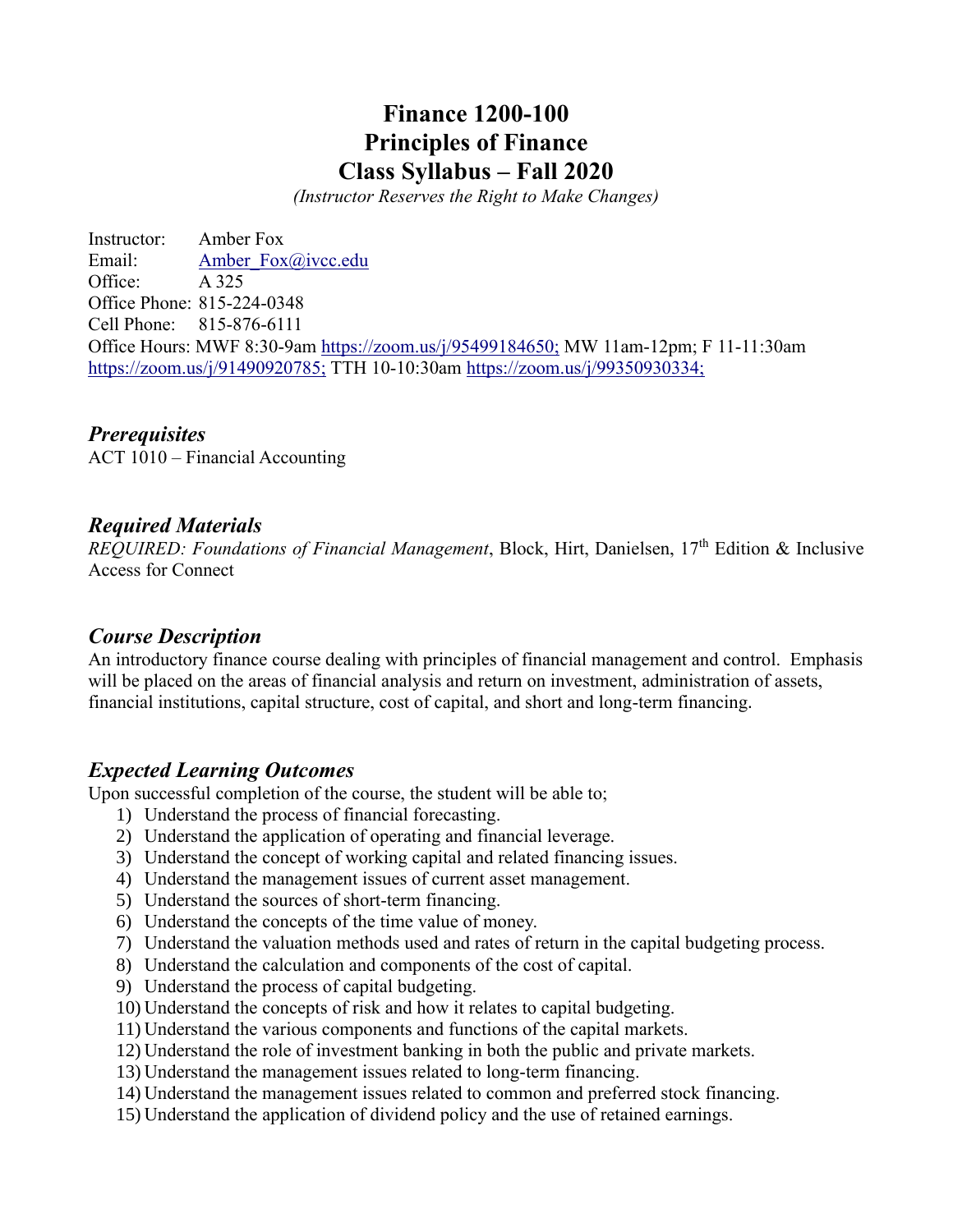## *Grading and Assessment of Student Learning*

| <b>GRADING</b> |          |                            | <b>BREAKDOWN</b> |  |
|----------------|----------|----------------------------|------------------|--|
| A              | 90-100   | Exams $(7)$                | 70%              |  |
| Β              | 80-89    | <b>Chapter Assignments</b> | $5\%$            |  |
|                | 70-79    | Quizzes                    | 5%               |  |
| Ð              | 60-69    | <b>Excel Assignments</b>   | $10\%$           |  |
| F              | $0 - 59$ |                            |                  |  |

### *Structure of the Class*

We have a limited amount of time in which to cover a great deal of information; therefore, we will try to stick to our schedule and cover the material in an organized fashion.

This class is administered in an online format. As such, you will be required to use a greater amount of self-discipline and independent effort than you might otherwise use in a face-to-face format. It will be important to keep up with the material and to make sure that you complete all homework assignments in a timely manner per the assignment schedule.

I encourage you to ask questions as we go along. Your participation will be of benefit not only to you but also to your fellow students as it is an aid in overall learning process.

### *Attendance Policy*

Since this is an online format, your "attendance" will be monitored by your on-time submissions of assignments and your timely posting to the discussion board. **You are expected to keep up with the course including its assignments and deadlines. I expect you to submit your work on an ongoing basis throughout the semester; failure to follow this rule can cause you to be withdrawn from the class at the discretion of the instructor!**

### *Classroom Rules*

Since this is an online class, the classroom rules are essentially to follow the instructions as given to you in this Class Syllabus along with the following rules for Netiquette as outlined below.

## *Instructor Expectations*

The material in this textbook covers the principles of financial management. Financial management is a very broad topic and encompasses the many issues encountered in the world of corporate finance. With this ambitious goal of exposing the student to the many facets of financial management, you should prepare yourself for tackling many interesting and challenging topics. Unlike some of your other business courses, with few exceptions each chapter introduces completely new topics requiring you to "switch gears" and quickly follow what the author is trying to do. Be prepared to be challenged!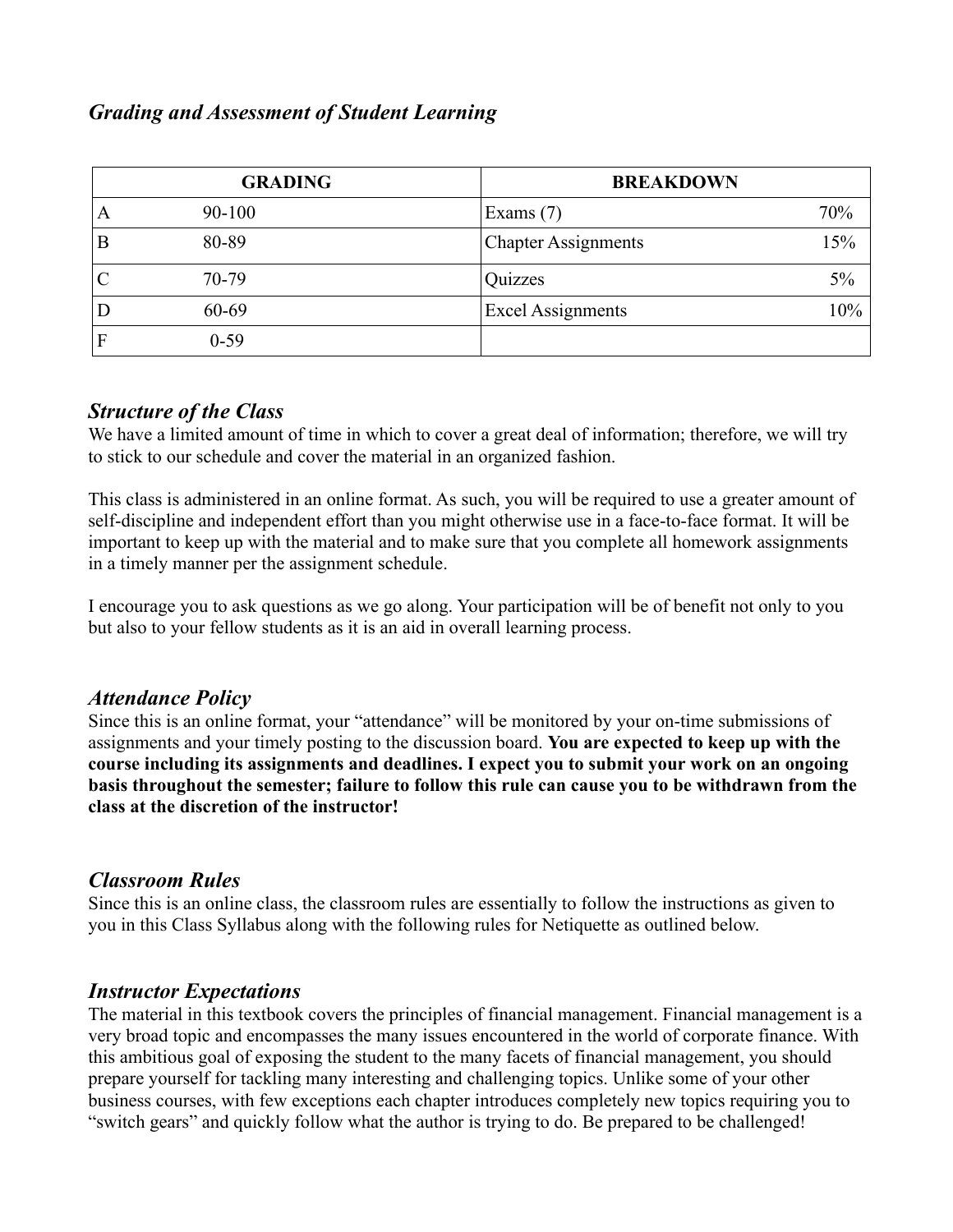Like any business course, homework is an important part of your course work. You will be assigned a generous number of problems for each chapter designed to help you understand the material. **You should expect to spend 7-10 hours per week studying the textbook and working on your assignments. Individual time requirements will vary.**

Although the material is basic in nature, do not take this lightly! It is one of the **utmost importance that the student work as many problems as possible to get a thorough understanding of the material.**

To be successful you should:

- 1) Read the chapter quickly to get a "feel" of the material
- 2) Re-read the chapter a second time much more slowly highlighting specific areas that the author is covering
- 3) Make a note card or other study aid to help commit certain concepts to memory
- 4) Work the problems as assigned. Working and reworking problems will help develop the skill sets necessary to apply the concepts
- 5) Review the solutions to the material assigned. The solutions will be available in Connect as soon as the due date has passed. Rework any problems you struggled with.
- 6) IF YOU ARE HAVING PROBLEMS, MAKE AN APPOINTMENT TO SEE ME, I CANNOT HELP YOU IF YOU DO NOT ASK FOR HELP

## *Assessment Guidelines*

#### **Chapter Assignments**

You will have 29 chapter assignments with only the highest 27 counting, meaning I will drop the 2 lowest homework scores. The chapter assignments (except for chapter 14 which must be submitted through Blackboard) are to be completed according to your assignment schedule (see course calendar), located in Blackboard, using Connect. There is no time limit, other than the due date, to complete your assignment. Each assignment will vary in length and may take 3-4 hours to complete. Each chapter assignment will vary in points with more difficult assignments being worth more points. I reserve the right to change homework assignments/due dates.

Each homework assignment will be in the form basic, intermediate, and advanced problems. The questions are the same as those that appear at the end of the chapters in your textbook and are listed under Assignments and Due Dates. Connect will automatically grade your assignments. It is set to allow up to 3 attempts in doing the problems and 3 "check my works". Your best score will be taken from your attempts. The program will indicate if you have the correct solution.

Solutions to the chapter assignments will be available in Connect immediately after the due date of the assignment. To locate your feedback, open the assignment after the due date and review. Please be sure to carefully review the solutions making sure you understand the concept tested and how the author arrived at the answer. If you have questions regarding your homework please contact me.

#### **Quizzes**

You will have 16 quiz assignments (including the Syllabus Quiz taken in Blackboard) with only the 14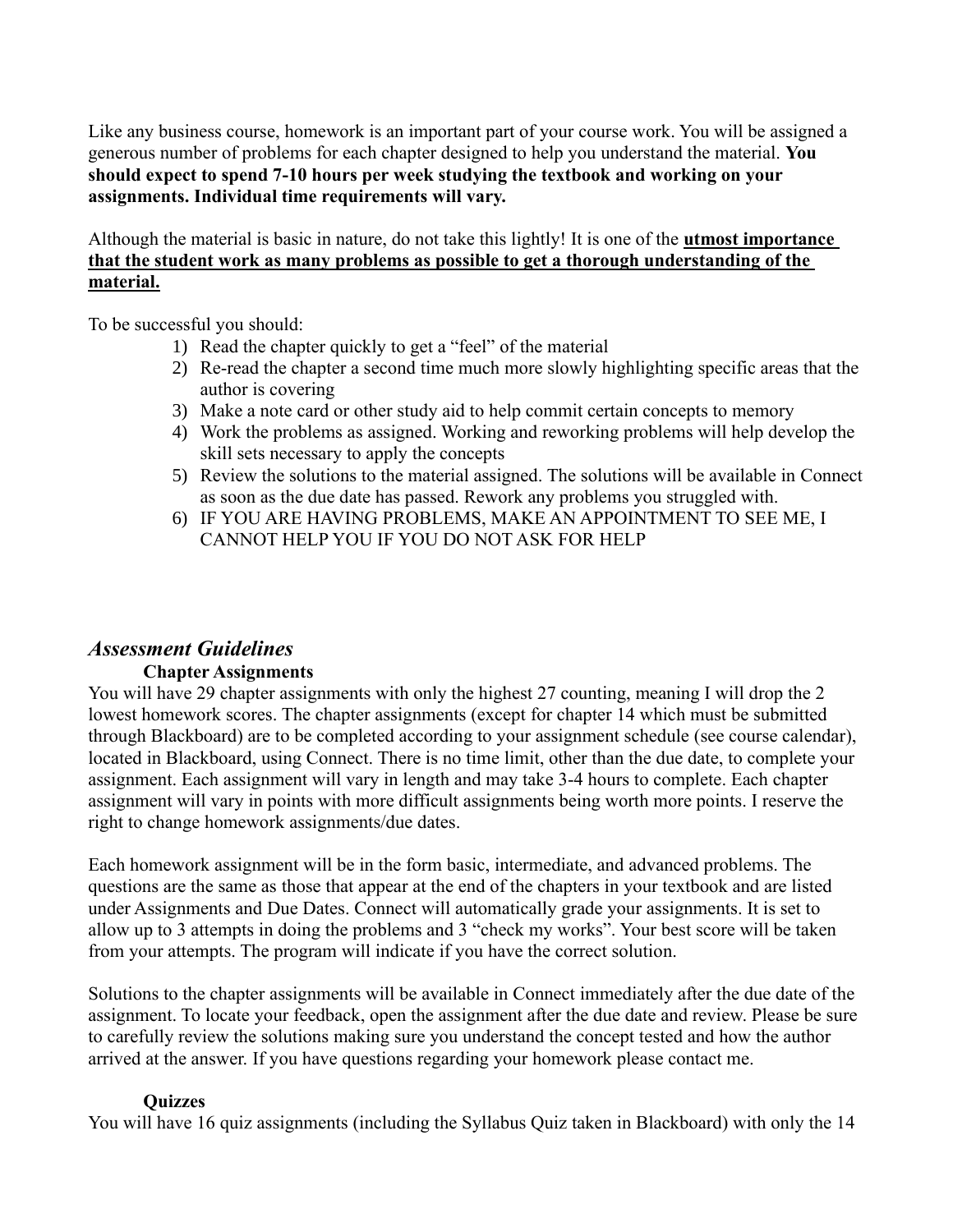highest counting, meaning I will drop the lowest 2 quiz scores. The quizzes are to be completed according to your assignment schedule (see course calendar), located in Blackboard, using the Connect system. You will have 30 minutes to complete each quiz. Each quiz is worth 10 points and will have 10 questions, it will be due according to your assignment schedule.

Solutions to the quizzes will be available in Connect immediately following the due date. To locate your feedback, open the quiz after the due date and review. Please be sure to carefully review the solutions making sure you understand the concept tested and how the author arrived at the answer. If you have questions regarding the quiz, please contact me.

#### **Excel Assignments**

You will be assigned 9 Excel assignments with only the highest 8 counting, meaning I will drop the lowest Excel score. The Excel assignments are to be completed according to your assignment schedule (see course calendar), located in Blackboard, using the Connect system. There is no time limit, other than the due date, to complete your assignment. Each assignment will vary in length and points with more difficult assignments being worth more points. I reserve the right to change Excel assignments/due dates.

Connect will automatically grade your assignments. It is set to allow up to 3 attempts in doing the problems and 3 "check my works". Your best score will be taken from your attempts. The program will indicate if you have the correct solution.

Solutions to the Excel assignments will be available in Connect immediately after the due date of the assignment. To locate your feedback, open the assignment after the due date and review. Please be sure to carefully review the solutions making sure you understand the concept tested and how the author arrived at the answer. If you have questions regarding your homework please contact me.

#### **Exams**

There will be seven exams totaling 700 points. Exam number 7 will be our final exam covering the last 2 chapters meaning that there will not be a comprehensive final for this class.

Exams will be administered through Connect. You will be required to take the exams according to your assignment schedule (see course calendar), located in Blackboard, using Connect. **Please note the dates and plan accordingly!** 

You will be able to use a calculator ONLY for the exams, no other notes or materials. Acceptable calculators are those that do not have communication, camera, or memory capabilities. As such cell phones WILL NOT be allowed! A cell phone out during an exam will be grounds for a 0 on that exam!

You will be required to have a webcam available. Webcams can be borrowed from IVCC. Contact me should you need help reserving one for your test. Connect uses a program called Proctorio to monitor and record you while taking your exam.

After completion of the exam you will receive your score. If after the due date you would like to review your exam you may do so by making a Zoom appointment with me. I can then share your exam with you and review any questions you might have missed.

I will inform the class of the exam make-up prior to the exam. For instance, if the exam contains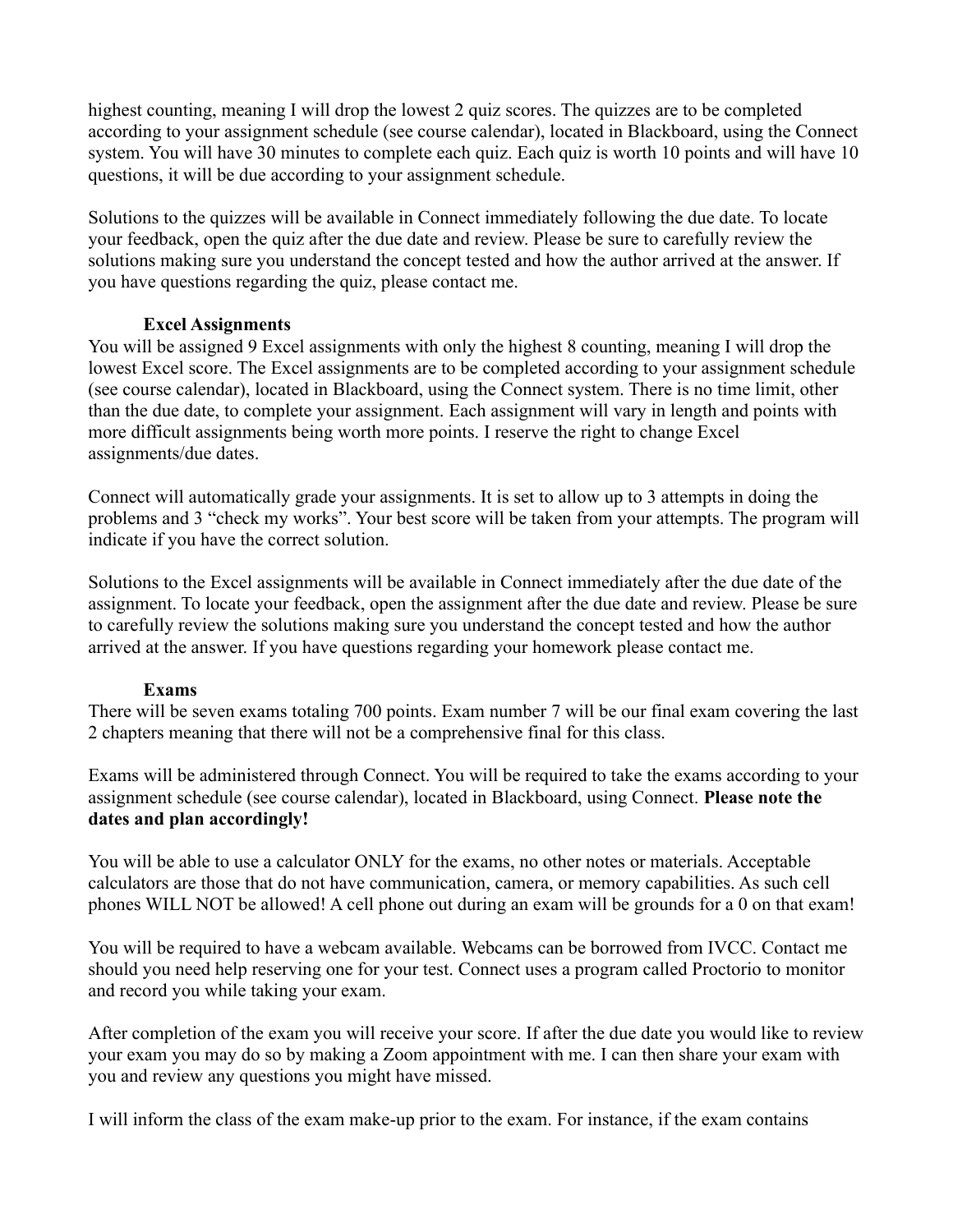multiple choice, matching, fill-in-the-blank, essay, or problems. Each exam will have a time limit of 1 hour 30 minutes, no exceptions.

## *Late Submission Policy*

All assignments are due according to the assignment schedule, unless otherwise specified by the instructor. Late work will not be accepted and will be given a 0.

Work may be submitted early.

I realize that emergencies happen and are out of the control of the student which might make it impossible to meet a due date for a given assignment; therefore, I will drop the 2 lowest chapter assignments and quizzes and the lowest Excel assignment. This will allow for most any unforeseen circumstances that might arise.

Exams are due during the week as specified in the Course Schedule. Exams can be taken any time during the exam window**.** There will not be any makeup tests **unless the student contacts the instructor before the final dates for the exam. If the student does not contact the instructor before this date they will receive a zero!** If the student should contact the instructor will a legitimate reason as determined by the instructor as to why they could not take the test during the allotted week, an alternative time will be arranged. This will be done only under extreme circumstances. Should the student know in advance that they will not be able to take an exam during the allotted week; the student should contact the instructor right away so that the exam can be taken in advance.

## *Extra Credit Policy*

Extra credit is not guaranteed; however, I reserve the right to add additional assignments or course work as extra credit should I deem it beneficial to the class.

## *Plagiarism and Cheating Policy*

Plagiarism involves using another person's exact words or thoughts without citing the source in your work. Plagiarism is therefore an illegal act that constitutes a type of theft from another individual. Such actions are not tolerated in the business world and will not be tolerated in class. Whenever exact quotes are used, citing the source of the original material is required. Illinois Valley Community College prohibits plagiarism in any form. Students found plagiarizing or cheating in any way will result in a 0 for that particular assignment. Should there be a repeat offense the student will be brought to the attention of the Department Dean and subject to disciplinary actions as determined by the college.

## *Special Needs*

This course is designed to support a diversity of learners. My hope is to create a safe environment for all students. If you want to discuss your learning experience, please talk to me as early in the term as possible. If you know you have, or suspect you have a disability (learning disability, physical disability, or psychiatric disability such as anxiety, depression, bipolar disorder, AD/HD, post-traumatic stress, or others) for which you may need accommodations, please contact the Disability Services Office in B-204. Tina Hardy [tina\\_hardy@ivcc.edu,](mailto:tina_hardy@ivcc.edu) 224-0284 can help determine if you are eligible for support*.*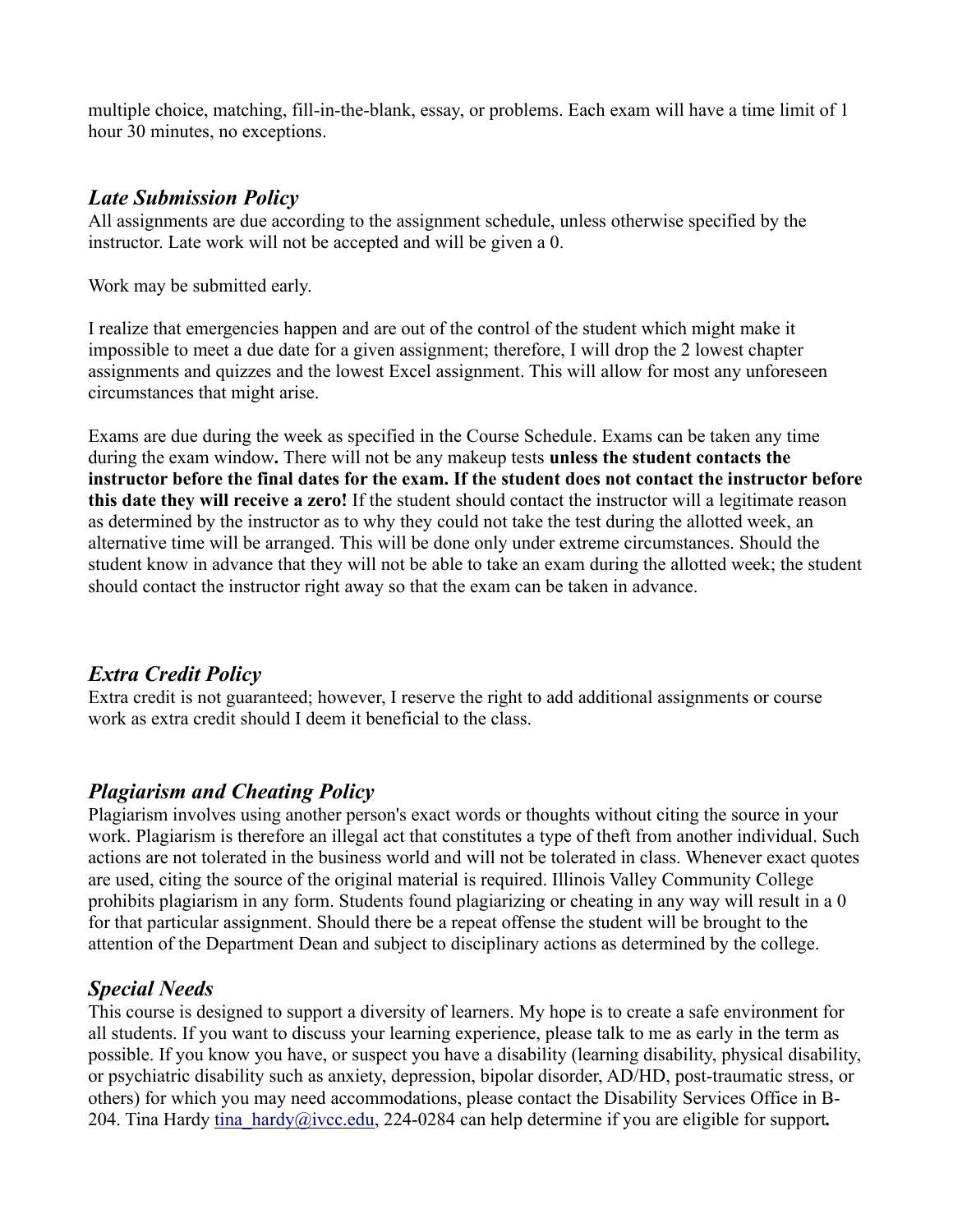### *Withdrawal Policy and Financial Aid*

You may be withdrawn from the class in one of two ways:

Instructor Initiated – Based on the attendance requirement outlined above, I reserve the right to withdraw a student from class without prior notification.

Student Initiated – Effective Summer 2011, students will have the ability to initiate a withdrawal from classes. By completing the form in the Records Office or at [www.ivcc.edu/withdraw,](http://www.ivcc.edu/withdraw) the student is authorizing IVCC to remove him/her from the course. Entering the student ID number serves as the student's electronic signature. **IVCC has the right to rescind a withdrawal in cases of academic dishonesty or at the instructor's discretion.**

Students should be aware of the impact of a withdrawal on full-time status for insurance purposes and for financial aid. It is highly recommended that students meet with their instructor or with a counselor before withdrawing from a class to discuss if a withdrawal is the best course of action for that particular student. **The last day to withdraw for this class is November 4, 2020. Any student who has not withdrawn from the class after this date will receive a letter grade!**

### *Communicating with the Instructor*

The instructor's contact information is listed above. You may contact me by phone, in person or email. I only respond to emails, calls, texts between the hours of 8AM and 8PM. Any communication received within this time period will be answered as soon as possible or within 24 hours. When contacting the instructor using email, be sure to place your full name in the subject line along with your class number and section.

### *Student Email*

Should I need to communicate with the class I will send an email to your IVCC account. You are responsible for checking your IVCC email frequently. For information on accessing this account, go to [https://www.ivcc.edu/studenthelpdesk/.](https://www.ivcc.edu/studenthelpdesk/)

### *Online Requirements*

#### **Blackboard**

All materials, communication, grades, course documents, and so on will be provided for you though Blackboard. Your instructor will enroll you in your Blackboard class based on the class roster.

**Please be sure to check Blackboard each day for announcements from your instructor concerning all important information for this class.** Also, be sure to verify that your student email account is working. Important announcements may also be emailed to you through Blackboard by your instructor. It is the student's responsibility to ensure that their student email is correct and working properly.

To log in the First Time: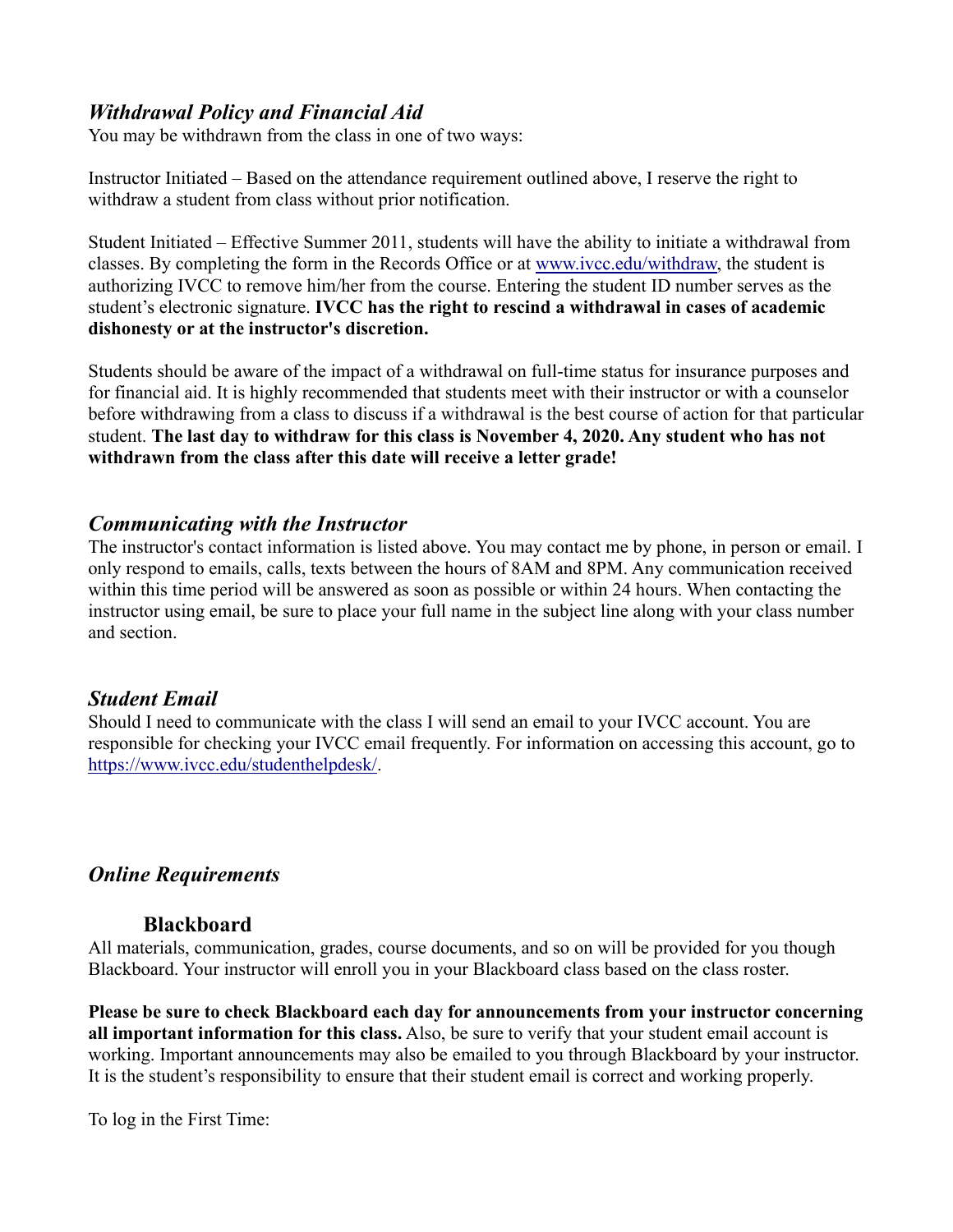- 1) Go to<https://ivcc.blackboard.com/>
- 2) Follow the instructions

#### **Connect**

All chapter assignments, quizzes, Excel assignments, and exams will be completed using Connect. It is your responsibility to register and monitor your use of this online system. You will access Connect through Blackboard.

For any technical issues regarding Connect, please contact Connect technical support. Your instructor cannot troubleshoot technical problems with this system.

#### **GENERAL TECHNICAL ASSISTANCE**

The center provides individualized academic assistance to all students utilizing computer technology. The Help Desk Support Staff provides assistance to students in person, on the phone, and via e-mail.

| Phone:                 | 815-224-0318                               |
|------------------------|--------------------------------------------|
| Location:              | D <sub>201</sub>                           |
| Email:                 | heather crawley@ivcc.edu                   |
| Web Page:              | https://www.ivcc.edu/studenthelpdesk/      |
| <b>Contact Person:</b> | Heather Crawley - heather_crawley@ivcc.edu |

If you need assistance with communication tools or software issues, contact our staff. If you are having trouble with your computer, you will need to contact the manufacturer or the store where you bought it. If you are having trouble with your Internet connection, you should contact your Internet Service Provider (ISP).

In case you are having difficulty logging into Blackboard or accessing your student email, please refer to the student help desk. This page is located at [https://www.ivcc.edu/studenthelpdesk/.](https://www.ivcc.edu/studenthelpdesk/)

Please call 815-224-0555 as soon as you detect a problem during regular campus hours.

#### **NETIQUETTE**

In the virtual classroom, you communicate with your classmates and Instructor primarily in writing through the public course bulletin board, email, and sometimes chat sessions. "Online Manners" are generally known as "netiquette". As a general rule, you should adhere to the same classroom conduct that you would "off-line" in a face-to-face course. Some examples of proper netiquette are:

- Avoid writing messages in all capital letters. This is generally understood as SHOUTING.
- Be careful what you put in writing. Even if you are writing an e-mail message to one person, assume that anyone could read it. Though you may send an e-mail to a single person, it is very easy to forward your message to hundreds or more people.
- Students use of grammar and spelling matter in all classrooms whether face-to-face or online.
- Never use profanity!!
- When responding to messages, only use "Reply to All" when you really intend to do so.
- Avoid unkindly public criticism of others. Publicly criticizing other in an inappropriate way is known as "flaming".